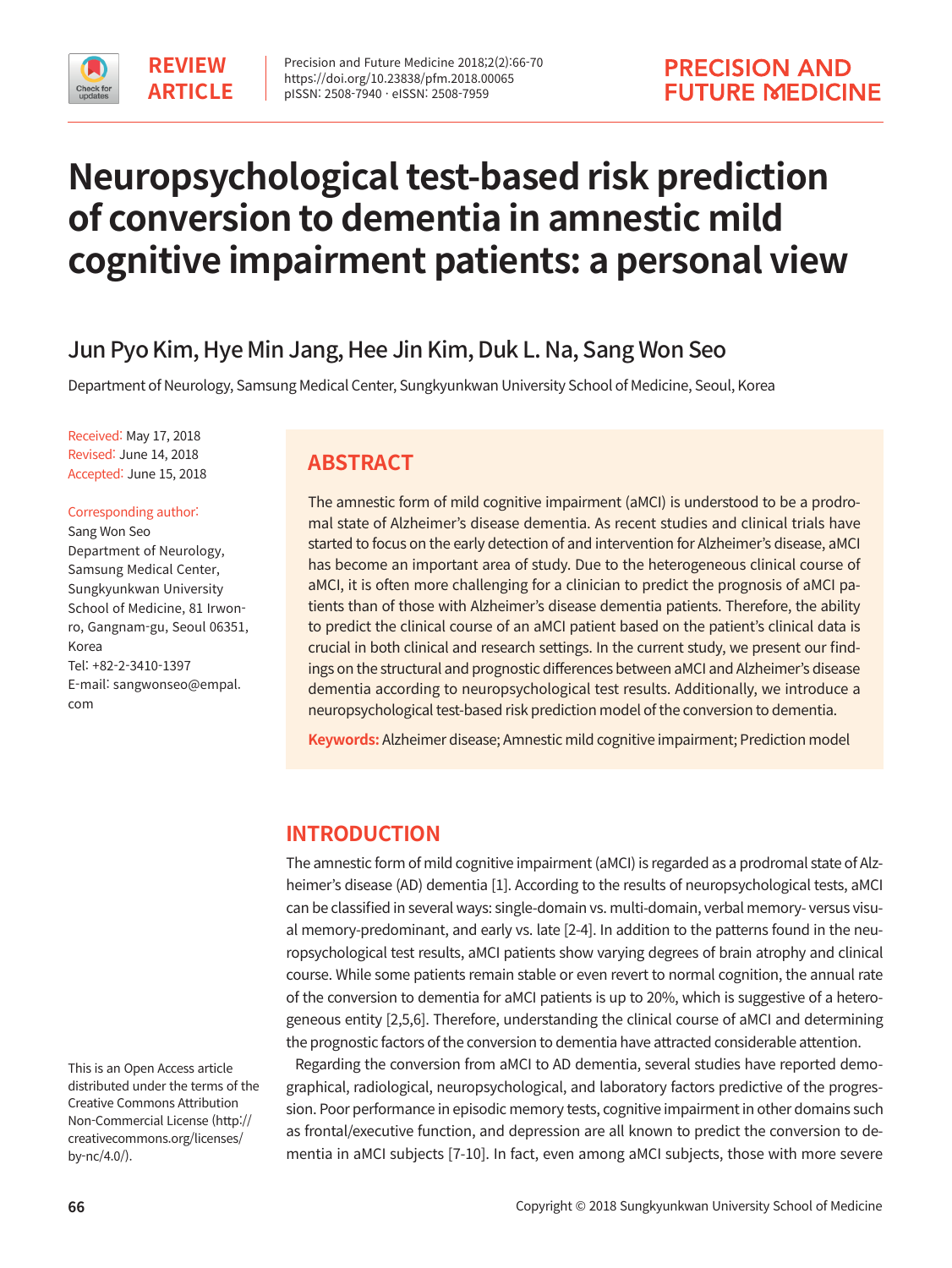Jun Pyo Kim, et al.

memory impairment, multi-domain cognitive deficits, or verbal memory impairment have higher dementia conversion rates than those with milder memory impairment, memory involvement only, or visual memory impairment only [3,11-13]. In addition, the results of a recent meta-analysis showed that older age, female gender, hypertension, diabetes, hippocampal and medial temporal lobe atrophy, entorhinal atrophy, lower mini-mental status examination (MMSE) score, higher Alzheimer's Disease Assessment Scale-cognitive subscale (ADAS-cog) score, presence of the apolipoprotein E4 (ApoE4) allele, and abnormal cerebrospinal fluid tau levels are associated with the progression from aMCI to AD dementia [14]. Additionally, aMCI patients with positive amyloid positron emission tomography (PET) scans are significantly more likely to convert to dementia than amyloid-negative patients [15].

While the above-mentioned studies have shown differences at the group level, they did not predict the risk of dementia at the individual level. Although group analysis provides perspective in understanding the nature of the disease entity, it is not enough to predict an individual's risk. Therefore, it is crucial to develop risk prediction models such as nomograms, which are useful for patient counseling, management, risk stratification, and sometimes for the determination of early enrollment in clinical trials [16]. In a recent study by our group, we developed a risk prediction model to predict the risk of dementia in aMCI patients using clinical features and neuropsychological results. Previous studies have incorporated imaging, genetic, and cerebrospinal fluid biomarkers into prediction models. However, biomarker studies are relatively expensive and sometimes unavailable depending on the clinical situation. Our risk prediction model based on neuropsychological tests is useful because neuropsychological test results can be easily obtained in any clinical setting. This paper highlights our recent study findings on the risk differences in the conversion to dementia according to neuropsychological test results and as well as the risk prediction model developed by our group.

# **STRUCTURAL AND PROGNOSTIC DIF-FERENCES ACCORDING TO NEUROPSY-CHOLOGICAL TEST RESULTS**

#### Single-domain versus multi-domain

It is common to classify aMCI into single-domain versus multi-domain [2]. The results from our magnetic resonance imaging (MRI) study suggested that there is a hierarchical relationship between single-domain aMCI (single-aMCI) and multi-domain aMCI (multi-aMCI) [17]. Compared with normal controls (NCs), single-aMCI patients showed cortical thinning in the left medial temporal lobe and multi-aMCI patients showed cortical thinning in the left temporal lobe, precuneus, and the anterior and inferior basal temporal and insular and temporal association cortices. Additionally, multi-aMCI patients had significant cortical thinning in the left precuneus when compared with single-aMCI patients.

In line with the structural difference between single-aMCI and multi-aMCI patients, there was significant difference in the risk of conversion to dementia between the two groups [18]. Multi-aMCI patients had a significantly higher dementia risk than single-aMCI patients (odds ratio [OR], 3.60; 95% confidence interval [CI], 1.78 to 7.29). These results show that there are structural and prognostic differences and suggest that multi-aMCI lies between single-aMCI and AD dementia.

#### Visual vs. verbal memory impairment

Both verbal and visual memory tests are used in the diagnosis of aMCI [5,19]. To determine if there is a structural difference in the brain depending on the type of impairment (i.e., visual or verbal memory), we compared the topographic pattern of cortical thinning among three subtypes of aMCI: aMCI with predominant verbal memory impairment (verbal-aMCI), aMCI with predominant visual memory impairment (visual-aMCI), and aMCI with both verbal and visual memory predominant impairment (both-aMCI) [20]. Patients with verbal-aMCI showed significant cortical thinning in the left anterior and medial temporal regions compared with NC, while visual-aMCI patients did not. Furthermore, the cortical thinning pattern of the both-aMCI group included that found in the verbal-aMCI group, but was more widespread, with involvement in the bilateral temporal regions.

In terms of clinical course, we evaluated the longitudinal outcomes of aMCI patients according to the modality of the memory impairment involved [13]. Patients were classified into visual-aMCI, verbal-aMCI, and both-aMCI groups, as described above. When compared with the visual-aMCI group, the verbal-aMCI (OR, 2.09; 95% CI, 1.26 to 3.47; P= 0.004) and both-aMCI (OR, 2.94; 95% CI, 1.89 to 4.55; P< 0.001) groups exhibited a higher risk of progression to dementia. Interestingly, recognition failure was associated with an increased risk of progression to dementia only in the visual-aMCI group. These results suggest that visual-aMCI patients might represent a combination of heterogeneous subgroups and that recognition failure is a crucial component in the identifi-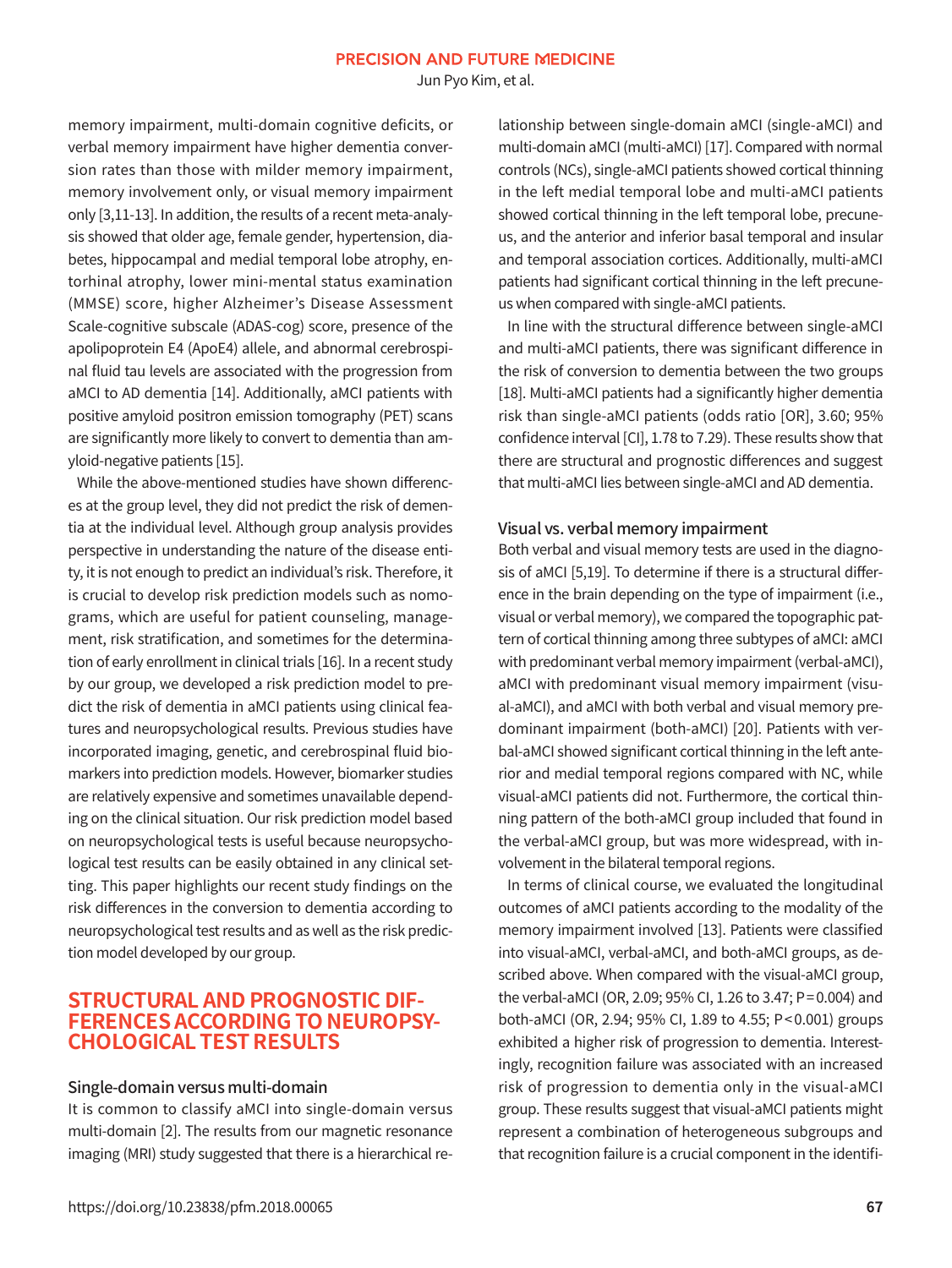Predicting conversion to dementia from aMCI

cation of patients with true AD pathology. In contrast, verbal-aMCI and both-aMCI are precursors to AD regardless of the presence or absence of recognition failure.

#### Early-stage vs. late-stage aMCI

aMCI patients can be classified into early-stage (E-aMCI) and late-stage (L-aMCI) according to memory test scores [3]. The concept of E-aMCI is crucial in terms of the early enrollment of aMCI patients into clinical trials. To evaluate whether E-aMCI may represent a very early stage of AD, we compared the patterns of cortical thinning between E-aMCI and L-aMCI patients [21]. aMCI patients were divided into an E-aMCI group (scores between -1.5 standard deviations [SD] and -1.0 SD from the mean) and an L-aMCI group (scores lower than -1.5 SD from the mean). Compared with NC, the E-aMCI group showed significant cortical thinning in the left medial temporal and insular regions. By contrast, the L-aMCI group showed cortical thinning in more widespread regions, including the bilateral dorsolateral prefrontal, and anterior and medial temporal and temporoparietal association cortices, as well as the precuneus. The presence and location of atrophy in the E-aMCI group suggests that E-aMCI represents a true pathological state of very early AD, since the medial temporal and insular regions are known to be involved in the earliest stage of AD pathology [22]. The widespread pattern of cortical thinning in L-aMCI patients and the similarity of the atrophy patterns with that of AD dementia [23,24] suggest that L-aMCI may be a transitional state between E-aMCI and AD dementia.

In a multi-center study by our group, the clinical course of E-aMCI and L-aMCI groups was compared [25]. The annual conversion rate was 10.6% in the E-aMCI and 20.2% in the L-aMCI group. Cox analysis revealed that the risk of AD conversion was higher in L-aMCI than in E-aMCI (hazard ratio, 2.26; P= 0.02) after controlling for age, gender, and baseline MMSE score.

# **DEVELOPMENT OF A PREDICTION MOD-EL OF THE CONVERSION TO DEMENTIA**

A nomogram is designed to help clinicians and patients in risk assessment and predicting outcomes of treatment based on specific patient and disease characteristics [16]. They can easily be applied in complex and busy clinical environments due to their advantages of the involvement of visual displays and their simplicity.

Based on the results of group analyses, we developed a no-



Fig. 1. Nomogram for predicting the conversion to dementia.

mogram to predict the risk of the conversion to dementia in aMCI patients using clinical features and neuropsychological results [18]. A total of 338 aMCI patients were included in the analysis. The results of a multivariable logistic regression showed that individuals with both-aMCI (OR, 4.30; 95% CI, 1.95 to 9.47), L-aMCI (OR, 2.15; 95% CI, 1.06 to 4.36), and multiple-aMCI (OR, 3.60; 95% CI, 1.78 to 7.29) all had a significantly higher dementia risk than those with visual-aMCI, E-aMCI, and single-aMCI, respectively. The prediction performance (C-statistics) of our model was 0.77 in the original data and 0.75/0.79 in the internal/external validation. The nomogram is shown in Fig. 1. A specific point was matched to each variable based on the beta coefficients from the regression analyses. The total points, determined from the sum of each point, were used to indicate the overall risk score.

### **DISCUSSION**

Recently, aMCI has become regarded not just as a transitional state between normal cognition and AD dementia, but also as the most crucial stage for studies and clinical trials. In clinical practice, aMCI patients require more detailed counseling than demented patients due to the uncertainties in their clinical outcomes. Therefore, understanding the natural course of aMCI and predicting its prognosis is important in both research and clinical aspects.

Our studies on the structural changes occurring in aMCI patients have provided us with some perspectives on the hierarchical orders of aMCI. Patients with multi-aMCI, both-aMCI,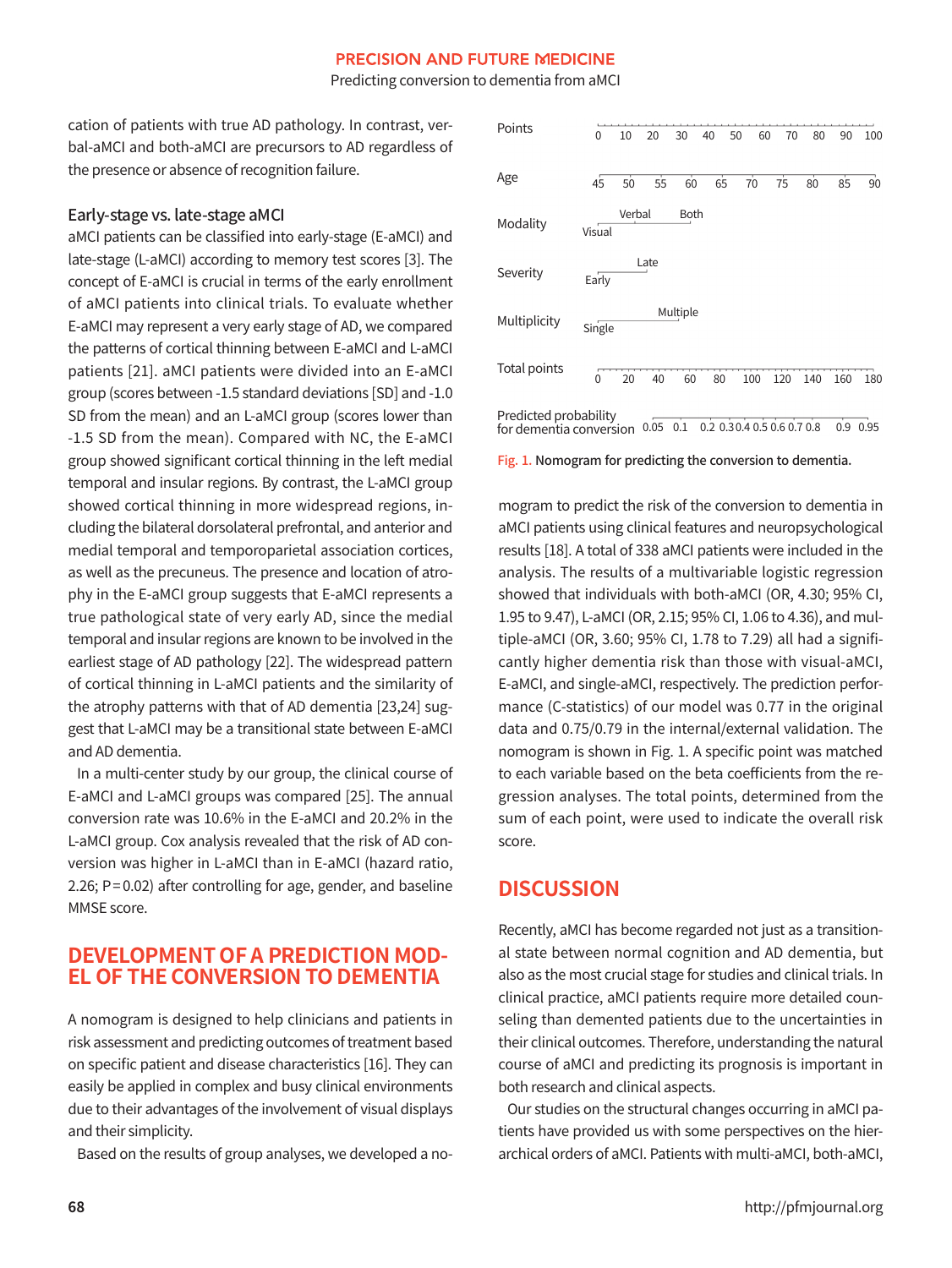Jun Pyo Kim, et al.

and L-aMCI showed more widespread cortical thinning patterns than patients with single-aMCI, verbal-aMCI, or E-aMCI [17,20,21]. However, structural changes were also detected in single-aMCI, verbal-aMCI, and E-aMCI patients, and the patterns of cortical thinning were consistent with the known early involvement of AD pathology. These results suggest that on the spectrum from NC to AD dementia, multi-aMCI, both-aMCI, and L-aMCI lie closer to AD dementia than single-aMCI, visual-aMCI, and E-aMCI. The hierarchical order between both-aMCI and verbal-aMCI seems clear, but because the visual-aMCI patients did not show significant cortical atrophy, more evidence is needed before conclusions can be drawn regarding visual-aMCI.

The conversion from aMCI to dementia might be the most important issue for aMCI patients. Results from our group have shown that multi-aMCI, verbal-aMCI, both-aMCI, L-aM-CI, and positive amyloid PET scans are predictors of dementia conversion in aMCI patients [13,25]. Until recently, most studies on aMCI have been group-based analyses. To be able to readily apply our study results in clinical practice, we have developed a prediction model in the form of a nomogram to predict the 3-year risk of conversion to dementia in aMCI patients. The risk prediction model showed fair discrimination (C-statistics, 0.77) and calibration capabilities.

In previous studies, several prediction models using biomarker information such as the levels of Aβ in the cerebrospinal fluid, amyloid deposition on PET, and atrophy measured on brain MRI have been created [26-29]. However, biomarker studies are relatively expensive, difficult to conduct, and are sometimes unavailable depending on the clinical situation. In addition, data from advanced biomarker studies sometimes require complicated processing procedures that clinical sites may not be able to perform. Our prediction model is useful in clinical settings because it is based on neuropsychological test results that are easy to obtain and that do not require complex preprocessing.

# **CONCLUSION**

Research on aMCI has been transformed due to the recent advances in imaging technology and the accumulation of patient data. Amyloid PET scans are increasingly used in clinical settings, and tracers for tau PET are being developed. Additionally, machine-learning techniques have enabled for automated image analysis at the individual level. However, these state-of-the-art technologies have both advantages and disadvantages. These technologies make more accurate

diagnoses and the individualization of treatment possible but are prone to non-medical problems such as high costs and poor availability. Fortunately, our results regarding prediction models demonstrate that decent predictive accuracy can be achieved from readily accessible data. The key to future research in the field of dementia might be the incorporation of advanced techniques into research models as well as ensuring such models are ready and available for use in clinical practice.

# **CONFLICTS OF INTEREST**

No potential conflict of interest relevant to this article was reported.

# **ACKNOWLEDGMENTS**

This work was supported by the National Research Foundation of Korea (NRF) grant funded by the Korea government (MSIP) (No. NRF-2017R1A2B2005081).

# **REFERENCES**

- 1. Petersen RC, Doody R, Kurz A, Mohs RC, Morris JC, Rabins PV, et al. Current concepts in mild cognitive impairment. Arch Neurol 2001;58:1985-92.
- 2. Busse A, Hensel A, Guhne U, Angermeyer MC, Riedel-Heller SG. Mild cognitive impairment: long-term course of four clinical subtypes. Neurology 2006;67:2176-85.
- 3. Aisen PS, Petersen RC, Donohue MC, Gamst A, Raman R, Thomas RG, et al. Clinical core of the Alzheimer's disease neuroimaging initiative: progress and plans. Alzheimers Dement 2010;6:239-46.
- 4. Guo Q, Zhao Q, Chen M, Ding D, Hong Z. A comparison study of mild cognitive impairment with 3 memory tests among Chinese individuals. Alzheimer Dis Assoc Disord 2009;23:253-9.
- 5. Larrieu S, Letenneur L, Orgogozo JM, Fabrigoule C, Amieva H, Le Carret N, et al. Incidence and outcome of mild cognitive impairment in a population-based prospective cohort. Neurology 2002;59:1594-9.
- 6. Petersen RC. Mild cognitive impairment as a diagnostic entity. J Intern Med 2004;256:183-94.
- 7. Tabert MH, Manly JJ, Liu X, Pelton GH, Rosenblum S, Jacobs M, et al. Neuropsychological prediction of conversion to Alzheimer disease in patients with mild cognitive impairment. Arch Gen Psychiatry 2006;63:916-24.